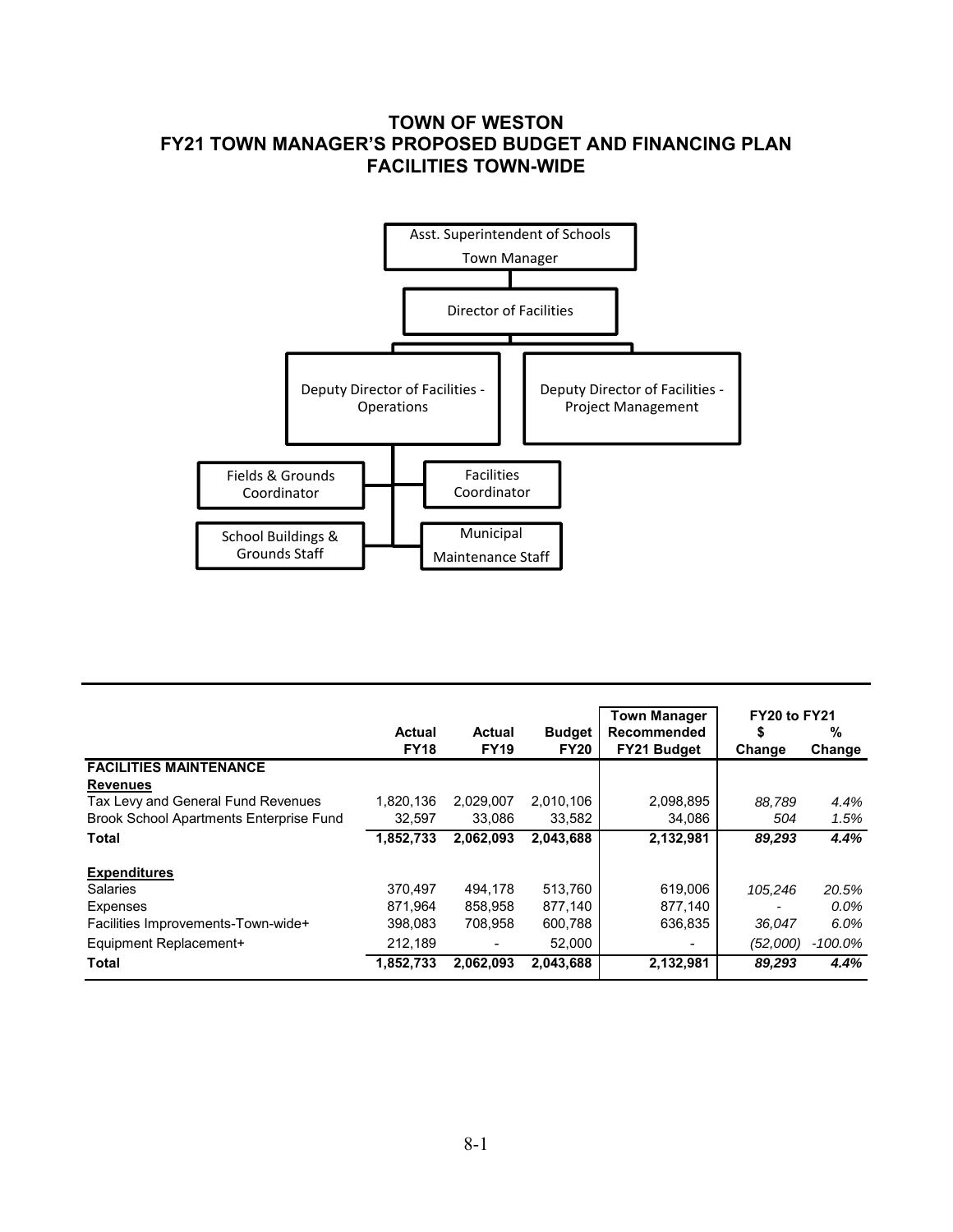## **Town of Weston FY21 Town Manager's Proposed Budget**

## **FACILITIES TOWN-WIDE:**

#### **Description of Services**

Facilities Town-Wide includes the repair, maintenance, and oversight of all municipal and school buildings and facilities. The Facilities Director is responsible for staffing the Permanent Building Committee and reports to both the Asst. Superintendent of Schools and the Town Manager.

This budget includes the salaries for the Director, Deputy Director of Operations, Deputy Director of Capital Management, Facilities Coordinator, and Fields Coordinator positions, the repair and maintenance costs for all buildings, and the Facilities Improvements Town-Wide continuing balance account. Utility costs, the cost of supplies, and the cost of other personnel (custodial, maintenance, school grounds) remain in departmental budgets for each building.

#### **FY21 Departmental Goals**

- 1. Work with the Permanent Building Committee to oversee multiple projects. Construction funds will be requested for the Josiah Smith Tavern project at the fall Special Town Meeting. If approved construction will start in FY20 and continue in FY21
- 2. Continue working with the Fields Coordinator and Fields Steering Committee to invest in and improve the quality of all the Town and School green spaces and sports fields.
- 3. Create a program to increase treatments and irrigations systems for Town Building lawns and greenspace.
- 4. Continue to organize and digitize all the existing building plans for the Town and School to improve efficiency and reduce cost associated with paper copies.
- 5. Plan for future energy improvements to comply with the requirements of being a state-designated Green Community.

| <b>Staffing Levels</b>                          | <b>FY18</b><br><b>Funded</b> | <b>FY19</b><br><b>Funded</b> | <b>FY20</b><br><b>Funded</b> | <b>FY21</b><br>Recommended |  |
|-------------------------------------------------|------------------------------|------------------------------|------------------------------|----------------------------|--|
| Director of Facilities                          |                              |                              |                              |                            |  |
| Deputy Director of Facilities - Operations      |                              |                              |                              |                            |  |
| Deputy Director of Facilities - Project Manager |                              |                              |                              |                            |  |
| <b>Facilities Coordinator</b>                   |                              |                              |                              |                            |  |
| Fields & Grounds Coordinator                    |                              |                              |                              |                            |  |
| Sustainability Coordinator                      |                              |                              |                              |                            |  |
| <b>Total FTE</b>                                |                              |                              |                              |                            |  |

#### **Budget Recommendations**

Level Services:

New Requests Recommended by Town Manager:

New Requests Not Recommended by Town Manager: